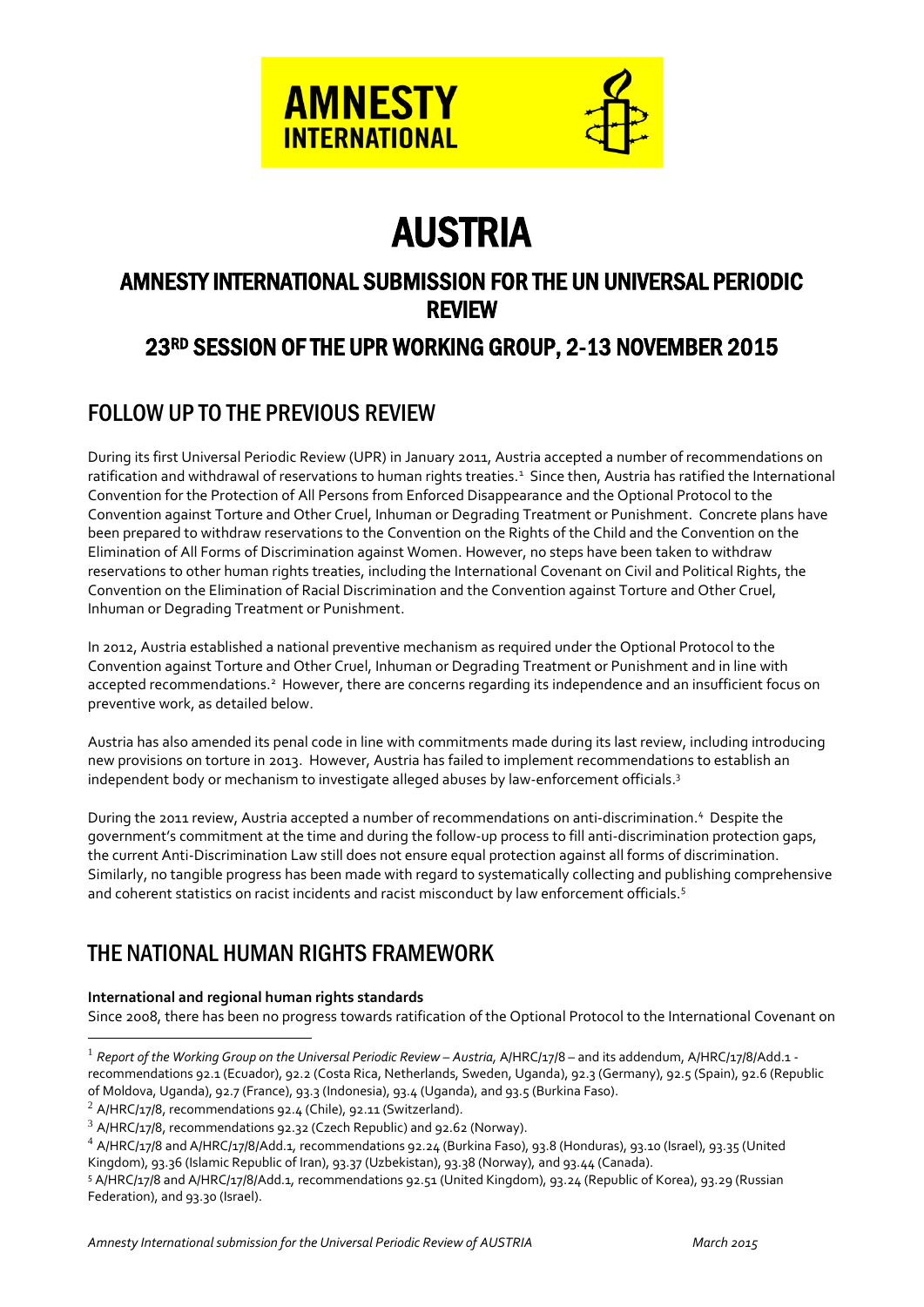Economic, Social and Cultural Rights.<sup>6</sup> As mentioned above, Austria has also yet to ratify the Third Optional Protocol to the Convention on the Rights of the Child, and to withdraw its reservations to the International Covenant on Civil and Political Rights, the Convention on the Elimination of Racial Discrimination and the Convention against Torture and Other Cruel, Inhuman or Degrading Treatment or Punishment.

Austria has also not ratified Protocol 12 to the European Convention for the Protection of Human Rights and Fundamental Freedoms, which extends the prohibition of discrimination to all rights provided for in national law. Austria has yet to accept the jurisdiction of the Committee on Social Rights, the body monitoring states' implementation of the European Social Charter.

#### **National human rights institution and national preventive mechanism**

The Ombudsman Board is mandated to carry out the functions of a national human rights institution and a national preventive mechanism. However, concerns have been raised that it may not be fully in line with the Paris Principles. For example, in its Concluding Observations of July 2012, the Committee on the Elimination of Racial Discrimination raised concern about the independence of its board members. The Committee called on the government to ensure that their appointment fully comply with the Paris Principles, and to "adopt concrete measures to improve the status accorded to the AOB by the International Coordinating Committee under the Paris Principles and to allocate the necessary resources in order to provide the means for fulfilling its mandate."<sup>7</sup>

In undertaking its mandate as the national preventive mechanism, the Ombudsman Board has carried out hundreds of visits to private and public places of detention and has observed dozens of police operations since 2013.

#### **National human rights plan of action**

Amnesty International welcomes the current process to develop a national human rights plan of action by mid-2015.<sup>8</sup> However, there is a lack of an allocated budget for elaborating, implementing and evaluating the plan, and the government has objected to conducting a base-line study.

### THE HUMAN RIGHTS SITUATION ON THE GROUND

#### **Prison conditions**

<u>.</u>

Structural shortcomings in the penal and preventive detention systems have resulted in cases of ill-treatment and grave neglect of detainees. This has been compounded by the lack of a prompt and effective response to such incidents.

Mentally ill prisoners do not always receive adequate medical and mental health care. A taskforce on preventive detention established by the Federal Minister of Justice published its final report in January 2015, recommending concrete measures to address the growing number of people in preventive detention, as well as its increasing length and frequent imposition for minor offences. <sup>9</sup>

<sup>9</sup> The task force was established in June 2014 in response to media reports in May 2014 that a 74-year-old man held in preventive detention in Stein prison had been gravely neglected for years, including being deprived of medical care, resulting in negligence to such a degree that his feet already had begun to rot. *Der Standard*, *Skandal in Stein: Drei Beamte suspendiert*, 21 May 2014, [http://derstandard.at/2000001427195/Skandal-in-Stein-Drei-Beamte-suspendiert,](http://derstandard.at/2000001427195/Skandal-in-Stein-Drei-Beamte-suspendiert) accessed on 20 March 2015 and *Bundesministerium für Justiz, Arbeitsgruppe Massnahmenvollzug, Bericht an den Bundesminister für Justiz über die erzielten Ergebnisse*, BMJ-V70301/0061-III 1/2014, Jänner 2015

<sup>6</sup> Austria rejected two recommendations to ratify the Optional Protocol to the International Covenant on Economic, Social and Cultural Rights in 2011. A/HRC/17/8 and A/HRC/17/8/Add.1*,* recommendations 93.1 (Ecuador), 93.2 (Portugal)

<sup>7</sup> *Committee on the Elimination of Racial Discrimination: Concluding observations on the eighteenth to twentieth periodic reports of Austria,* 23 October 2012, CERD/C/AUT/CO/18-20, paragraph 8. Austria accepted several recommendations on this issue in the previous review -- A/HRC/17/8 and A/HRC/17/8/Add.1 recommendations 92.19 (Jordan), 92.20 (India), 92.21 (Australia), 93.14 (Costa Rica), 93.17 (Philippines), 93.18 (Canada). By contrast, Austria rejected recommendations 93.15 (Malaysia), calling on it to consolidate existing mechanisms into a single National Human Rights Institution in accordance with the Paris Principles and seek A-status accreditation by the ICC, and 93.16 (Spain), calling on Austria to bring its National Human Rights Institution in line with the Paris Principles.

<sup>8</sup> During the previous review, Austria rejected recommendations to establish a national action plan or national programme on human rights. A/HRC/17/8, recommendations 93.20 (Namibia) and 93.21 (Mexico)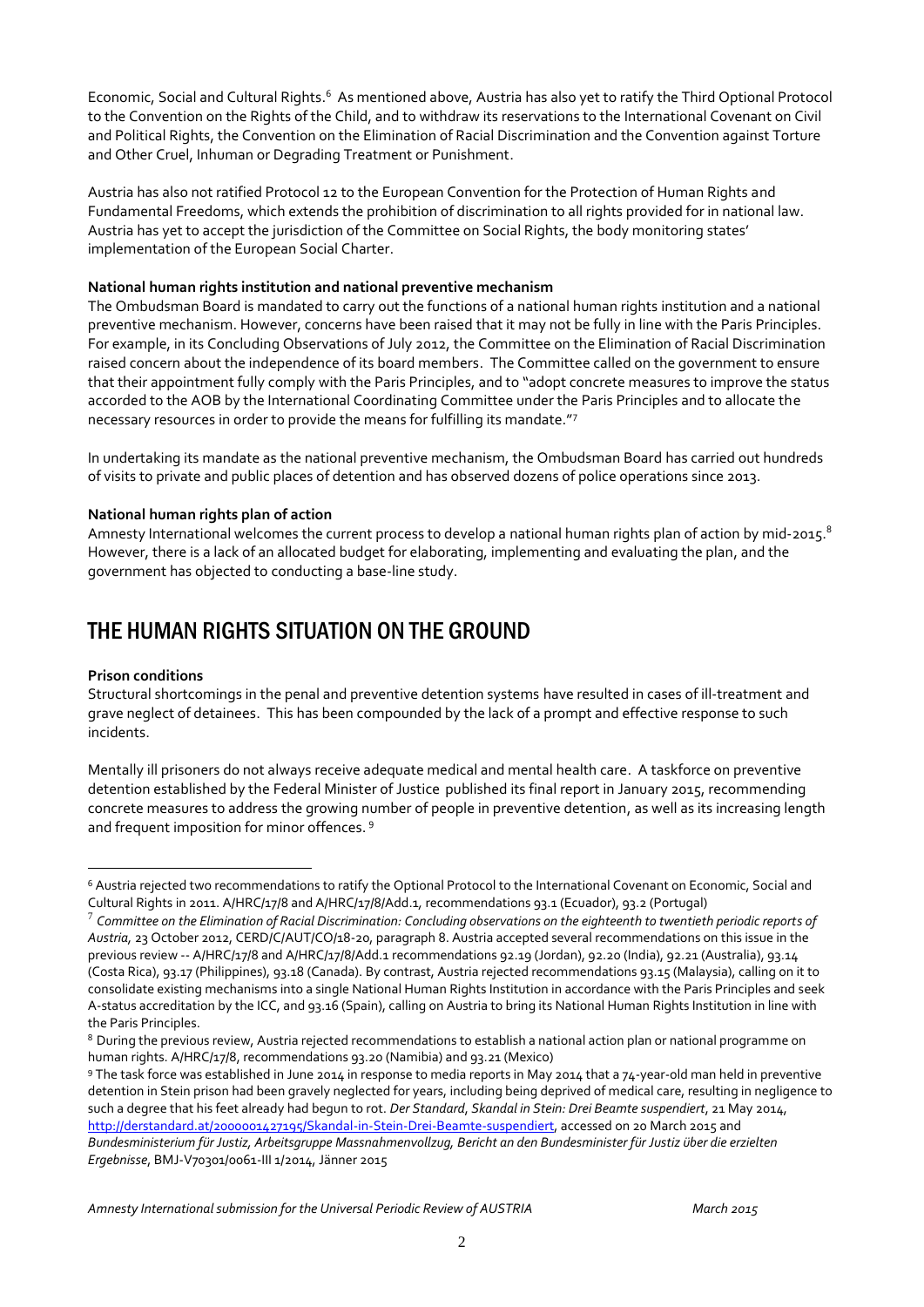The number of juveniles held in pre-trial and penal detention has declined considerably since 2004.<sup>10</sup> The gradual implementation of recommendations issued in October 2013 by a taskforce on the pre-trial detention of juveniles, established by the Federal Minister of Justice, has had a positive impact.<sup>11</sup> However, alternatives to pre-trial detention are not sufficiently used. Children under the age of 18 are still held in adult prisons, and their specific needs are not adequately met.<sup>12</sup>

#### **Ill-treatment and excessive use of force**

Victims of torture and other ill-treatment experience difficulties in obtaining justice and reparation. Complaints of police ill-treatment from members of ethnic minorities, in particular, are often followed by an inadequate response by both the police and the judicial system. In its Concluding Observations of 20 May 2010, the Committee against Torture noted that there is insufficient statistical data on allegations of torture and ill-treatment, a lack of information on the results of related investigations and a high level of impunity in cases of police brutality, including that perceived to be racially-motivated.<sup>13</sup> Unfortunately, since then there has been little progress in this area.

During its previous UPR, Austria accepted recommendations to improve the investigation of allegations of human rights violations, including by establishing an independent mechanism to investigate allegations of torture and illtreatment by law-enforcement officials and ensure justice and reparation to victims of such violations.<sup>14</sup> Amnesty International is concerned that there is still no independent mechanism to investigate allegations of serious human rights violations by law enforcement officials and with the power to order disciplinary proceedings and refer cases directly to judicial authorities.

The Federal Minister of the Interior announced plans in January 2015 to equip police officers with body cameras in order to record sensitive police operations.<sup>15</sup> However, the Minister has rejected the use of a compulsory identification system for police officers, despite the fact that investigations into allegations of police abuse often fail because it is impossible to identify the officers allegedly involved.

Furthermore, there is no provision in domestic law requiring law enforcement and other public official to apply the Standards of the United Nations Manual on the Effective Investigation and Documentation of Torture and Other Cruel, Inhuman or Degrading Treatment or Punishment (the Istanbul Protocol), nor is there much awareness of the Protocol among law enforcement officials, law and health professionals.

#### **Discrimination**

<u>.</u>

Austria has not taken any pro-active steps to close protection gaps, despite its acceptance of UPR recommendations during the 2011 review to strengthen and harmonize anti-discrimination measures. These gaps include lack of protection against discrimination on the basis of religion and belief, age and sexual orientation in access to goods and services, as well as legal inequalities between registered same-sex partnership and marriage. A ruling by the Austrian

[http://www.justiz.gv.at/web2013/file/2c94848a4b074c31014b3ad6caea0a71.de.0/bericht%20ag%20ma%C3%9Fnahmenvollzug.p](http://www.justiz.gv.at/web2013/file/2c94848a4b074c31014b3ad6caea0a71.de.0/bericht%20ag%20ma%C3%9Fnahmenvollzug.pdf) [df,](http://www.justiz.gv.at/web2013/file/2c94848a4b074c31014b3ad6caea0a71.de.0/bericht%20ag%20ma%C3%9Fnahmenvollzug.pdf) accessed on 20 March 2015.

10 According to the "Security Report 2013" by the Federal Ministry of Justice (p.95-96), the number of juveniles in detention dropped from a high of 259 juveniles in 2004 to 112 juveniles in 2013.

[www.bmi.gv.at/cms/BMI\\_Service/SB\\_2013/04\\_Justizteil\\_2013.pdf,](http://www.bmi.gv.at/cms/BMI_Service/SB_2013/04_Justizteil_2013.pdf) accessed on 20 March 2015

11 The task force on the pre-trial detention of juveniles was established by the Ministry of Justice in response to the ill-treatment and rape of a 14-year-old boy in his cell by his cellmates, while he was held in pre-trial detention in Josefstadt prison. *Der Standard, In U-Haft missbraucht: 14-Jähriger muss nicht zu Verhandlung erscheinen*, 17 July 2013,

http://derstandard.at/1373512846497/In-U-Haft-missbraucht-14-Jaehriger-muss-nicht-zu-Verhandlung-erscheinen, accessed on 20 March 2015.

<sup>12</sup> There is only one prison facility in Austria specially designed for the needs of juveniles.

13 Committee against Torture, Concluding Observations - Austria, CAT/C/AUT/CO/4-5, 20 May 2010, paragraph 19.

<sup>14</sup> A/HRC/17/8, recommendations 92.32. (Czech Republic), 92.58 (Netherlands), 92.59 (Uzbekistan), 92.60 (Sweden), 92.61 (Sweden), 92.62 (Norway), 92.78 (United Kingdom) and 92.86 (Namibia).

<sup>15</sup> *Heute: Body-kameras und iPads für Polizei*, [http://www.heute.at/news/politik/art23660,1118813,](http://www.heute.at/news/politik/art23660,1118813) accessed on 20 March 2015.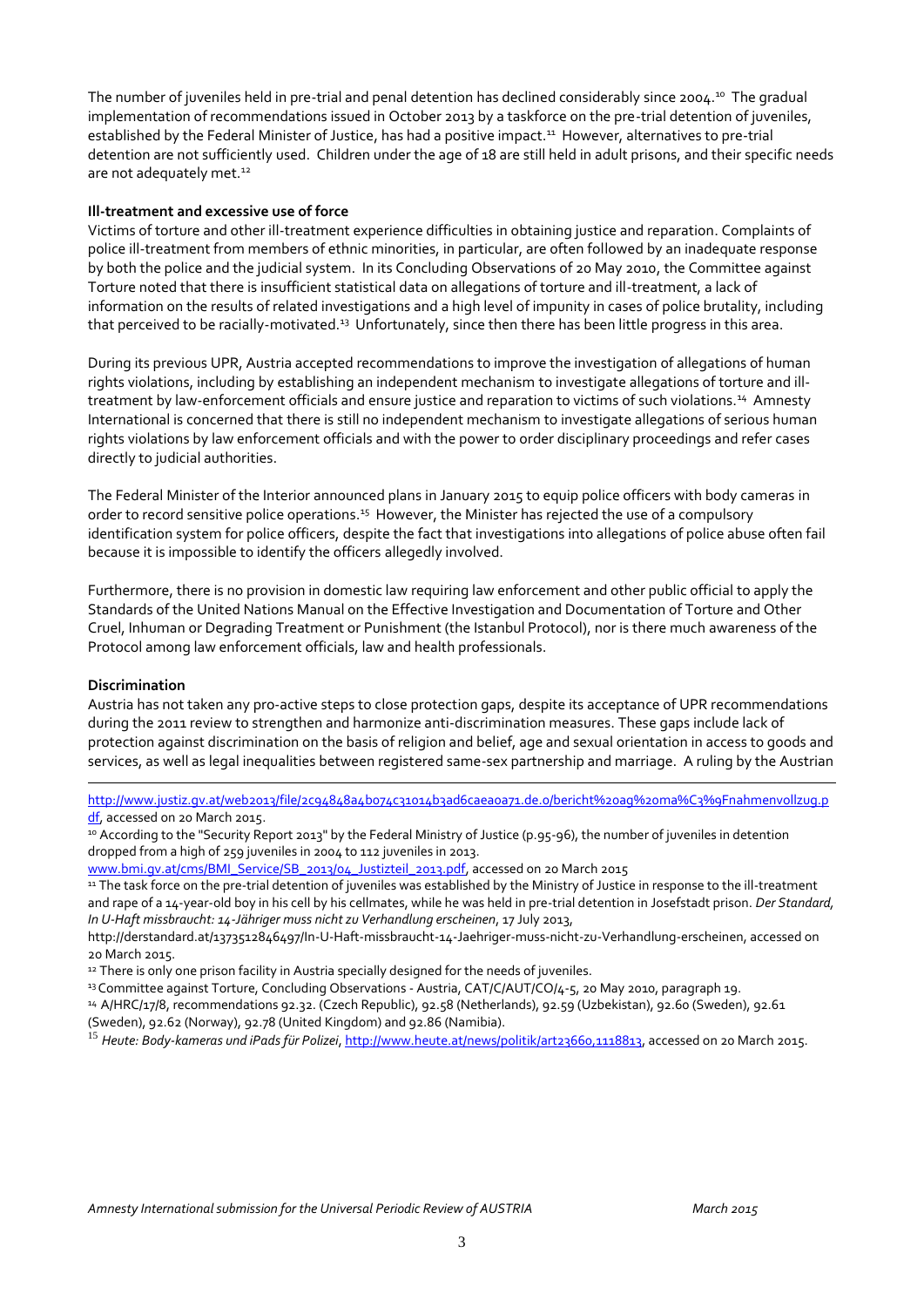Constitutional Court of 11 December 2014<sup>16</sup> has removed the prohibition of adoption of unrelated children by samesex partners, setting a deadline of 31 December 2015 for the Austrian Parliament to amend the law accordingly.<sup>17</sup>

Foreign nationals and members of ethnic minorities appear to be more at risk than Austrian citizens of being suspected by police of having committed a crime.<sup>18</sup> A task force on diversity was established by the Ministry of Justice in January 2015, which explicitly seeks to address allegations of institutional and structural racism in the judiciary.

Austria does not systematically collect and publish comprehensive and coherent statistics on racist incidents or on the government's response to such incidents.<sup>19</sup> Furthermore, there is a significant lack of information on the application in practice of existing reporting and investigation standards for law enforcement officials, and of legislation to combat racism, hate crime and hate speech, in particular Art. 33 (1) lit. 5 and Art. 283 Austrian Penal Code. 20

#### **Refugees and asylum-seekers**

The asylum procedure in Austria is long, often lasting several years, and the authorities fail to ensure effective and adequate access for all asylum-seekers to independent legal advice during this process.

Asylum-seekers' access to adequate housing, social benefits and health care remains inadequate. Accommodation for some asylum-seekers is often poor and unhygienic, in a number of cases amounting to degrading treatment. There are currently no complaints mechanisms regarding the quality of their accommodation.

Two humanitarian admission programmes for around 1,500 Syrian refugees were launched in August 2013 and April 2014, and Austria committed to granting refugee status upon arrival to all those covered under the programmes. Amnesty International notes that Austria does not currently have a general refugee resettlement programme without geographic limitations, as required by the principle of international burden and responsibility sharing set out in the 1951 Refugee Convention and other standards.

#### **Human rights education**

1

Austria plans to extend "political education", including human rights education, to all schools nation-wide, starting from sixth grade. Amnesty International remains concerned, however, at shortfalls with regard to human rights education courses for teachers, teaching materials and teaching methods.<sup>21</sup>

<sup>16</sup> *Bundeslkanzleramt rechtsinformationssystem,* 

[https://www.ris.bka.gv.at/Dokument.wxe?Abfrage=Vfgh&Dokumentnummer=JFT\\_20141211\\_14G00119\\_00,](https://www.ris.bka.gv.at/Dokument.wxe?Abfrage=Vfgh&Dokumentnummer=JFT_20141211_14G00119_00) accessed on 20 March 2015.

<sup>17</sup> Austria rejected recommendations to treat same-sex relationships equally with opposite-sex relationships and to amend the legal status of same-sex partnerships to enable the right to adopt and have children. A/HRC/17/8, recommendations 93.49 (Netherlands) and 94.10 (United Kingdom).

<sup>&</sup>lt;sup>18</sup> During the last review, Austria accepted a recommendation to take appropriate measures to prevent investigations, arbitrary detentions, searches and interrogations by judicial authorities or police agents on the basis of physical appearance, skin colour or ethnic or national origin. A/HRC/17/8, recommendation 92.68 (Ecuador). In 2012, the CERD criticized Austria's failure to provide statistical data on the ethnic composition of its population and expressed concern about reports of racial profiling and stop-andsearch practices on people from ethnic minorities. It also criticized the failure to adequately prosecute and punish law enforcement officials for offences against people with migration backgrounds. *Committee on the Elimination of Racial Discrimination: Concluding observations on the eighteenth to twentieth periodic reports of Austria,* 23 October 2012, CERD/C/AUT/CO/18-20

See also Amnesty International: *Austria: Victim or suspect - A question of colour: Racial discrimination in the Austrian justice system*, AI Index: EUR 13/002/2009, 9 April 2009

<sup>19</sup> Austria accepted four recommendations on this issue in the previous review -- A/HRC/17/8, recommendations, 92.51 (United Kingdom), 93.24 (Republic of Korea), 93.29 (Russian Federation) and 93.30 (Israel).

 $20$  In the previous review, Austria rejected a recommendation to prepare a study on the scale of direct and indirect racial discrimination in the criminal justice system. A/HRC/17/8, recommendation 93.45 (Russian Federation)

<sup>&</sup>lt;sup>21</sup> Austria accepted two recommendations to enhance the provision of human rights education and training. A/HRC/17/8, recommendations 92.33 (Philippines), 92.84 (Costa Rica)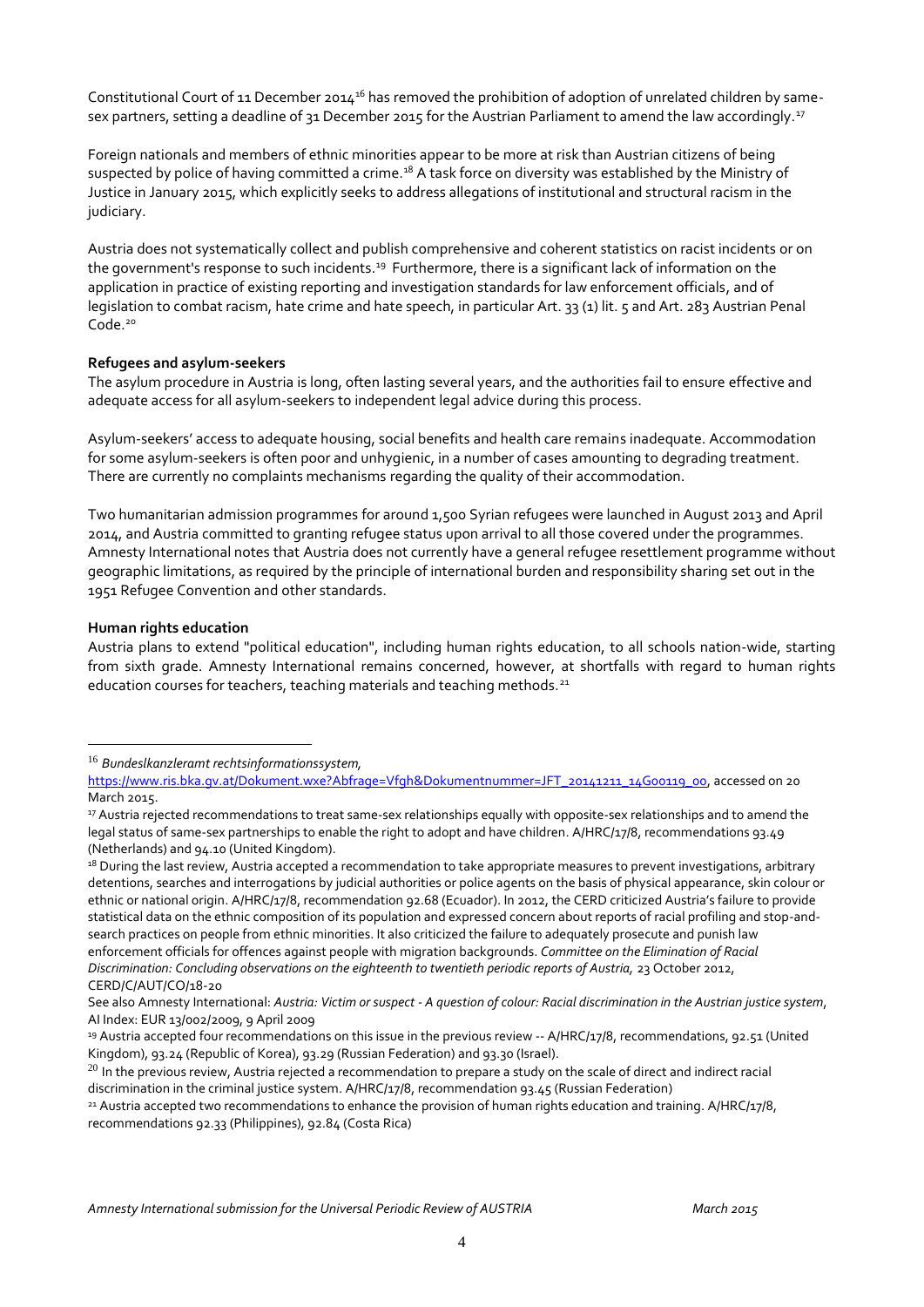## RECOMMENDATIONS FOR ACTION BY THE STATE UNDER REVIEW

#### **Amnesty International calls on the government of Austria to:**

#### *International and regional human rights standards*

- Ratify the Optional Protocol to the International Covenant on Economic, Social and Cultural Rights and the Third Optional Protocol to the Convention on the Rights of the Child;
- Withdraw reservations to the International Covenant on Civil and Political Rights, the Convention on the Elimination of Racial Discrimination and the Convention against Torture and Other Cruel, Inhuman or Degrading Treatment or Punishment;
- Ratify Protocol 12 to the European Convention for the Protection of Human Rights and Fundamental Freedoms and accept the jurisdiction of the Committee on Social Rights.

#### *National human rights institution and national preventive mechanism*

- Ensure that the national human rights institution and the national preventive mechanism, envisaged by the Optional Protocol to the Convention against Torture and Other Cruel, Inhuman or Degrading Treatment or Punishment, comply fully with the Paris Principles;
- Ensure that the national preventive mechanism places greater emphasis on preventive work and that it publishes a German translation of its annual reports to the UN Subcommittee on the Prevention of Torture.

#### *National human rights action plan*

- Establish a national human rights action plan in line with OHCHR guidelines;
- Set concrete objectives in the action plan with effective measures to improve the promotion and protection of the human rights, based on thorough analysis of the current human rights situation in Austria;
- Strengthen the role of ministerial and regional human rights coordinators and ensure they have adequate resources to perform their role effectively.

#### *Prison conditions*

- Implement the recommendations of the Ministry of Justice task forces on juvenile detention and preventive detention;
- Move all detainees with mental illnesses to institutions that comply fully with international standards for the treatment of detained persons as soon as possible, and ensure that they receive adequate treatment;
- Ensure that alternatives to penal detention are available for juveniles offenders, and that the detention is used as a measure of last resort, for the shortest possible period of time and in specially designed facilities only;
- Ensure that alternatives to detention are provided for all juveniles in pre-trial detention.

#### *Ill-treatment and excessive use of force*

- Ensure that all allegations of human rights violations by law enforcement officials are effectively investigated and appropriately prosecuted, and that victims have full access to reparation;
- **Take concrete action to improve the investigation of alleged human rights violations by law enforcement** officials, including by introducing a compulsory identification system for police officers and establishing a fully resourced independent mechanism to investigate such allegations, with the power to order disciplinary proceedings and refer cases directly to the judicial authorities;
- Ensure that all reports of torture or other ill-treatment are effectively investigated and documented in line with the Istanbul Protocol, including by fully incorporating it in domestic law and providing appropriate training to prospective and practicing law enforcement officials, as well as law and health professionals;
- Establish an effective system to gather statistical data to monitor the implementation of the Convention against Torture and Other Cruel, Inhuman or Degrading Treatment or Punishment, including complaints, investigations, prosecutions, convictions of cases of torture and ill-treatment, and compensation and rehabilitation provided to the victims.